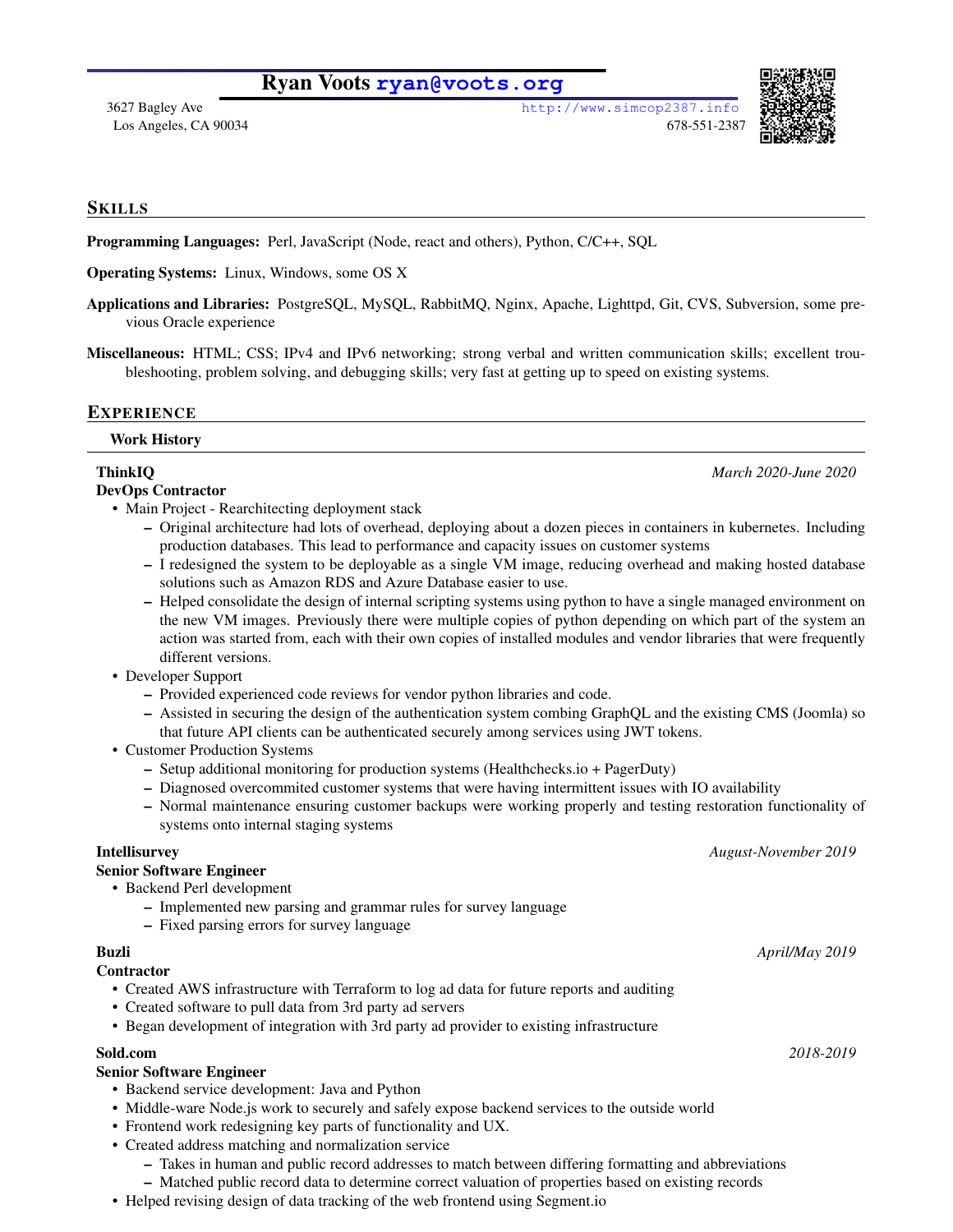- Aided Data team in understanding existing application and data coming from the application to develop reports
- Managed Jenkins service for automatic deployments to development environments and manually triggered deployments to production
- Managed existing AWS infrastructure
	- Setup new services with ECS and ECR
	- Setup new domains and load balancers
	- Created reporting infrastructure for Data/BI team (Databases, Redshift, EC2 instances)

### Surf-Air *2017-2018*

# Senior Software Engineer

- Maintained existing legacy systems
	- Thoroughly documented both architecture and functionality in system
	- Helped DevOps team to properly upgrade and deploy legacy system onto upgraded platforms
- Drove primary back-end development of new features and products
- Integrated new vendor systems with the legacy back-ends

## Ziprecruiter *2016*

## Senior Software Engineer

- Updated account creation flow back-end code to handle new flows to aid in user conversions
- Designed an internal service for secure resume and document conversion
	- New internal service replaced an external one that was costing a significant amount to run
	- New service also allowed for multiple conversions to be done in parallel to take better advantage of larger servers
	- Allowed asynchronous conversion of resumes and documents to PDF for embedding in browsers
	- Designed the system to be secured against corrupted documents and attacks to prevent it from being able to disclose PII

## Connectivity *2015*

### Senior Software Engineer

- Spearheaded integration with multiple phone systems for data acquisition
	- Twilio: Simulring/Call hunting and forwarding
	- Ringcentral: Direct integration via API
	- Grasshopper via Twilio
	- Vonage, AT&T, Time Warner, et al.
- Helped architect internal API/Reporting and Analytics engine
- Created automated text messaging system based on scheduled hours for clients
- Designed and developed a system for managing and heuristically detecting burned IP addresses for crawling various data sources

### Rent.com *2012-2014*

## Lead Developer/Team Lead/Scrum Master

- Lead the integration of Rent.com property management systems with Salesforce.com to replace internal sales tools.
- Integrated Rent.com systems with parent company property management systems.
- Lead the move between data centers migrating almost all production systems.
	- Moved and tested code from Perl 5.14 to Perl 5.16
	- Changed deployment system to work as an unprivileged user to accommodate more securely setup systems
	- Assisted the overnight deployment and testing
- Re-architeched and finished long standing rewrite of inventory automation system
- Performed SCRUM Master duties involving planning, auditing, and making sure that projects were being worked on and not blocked

• Took on project management responsibilities for several projects to ensure they were done properly and on time

Further employment information available on request.

### Open Source Work

### GitHub

• You can also find many more projects on my GitHub account at <https://github.com/simcop2387/> and as the perlbot project at <https://github.com/perlbot/>

## App::EvalserverAdvanced *2006? - Present*

### Creator, Lead Designer, and Lead Developer

• App::EvalserverAdvanced is an application sandbox and ephemeral container system that allows secure and safe execution of arbitrary programs and source code. It's currently powering teaching and learning tools for the Perl community on IRC and <https://perl.bot/>.